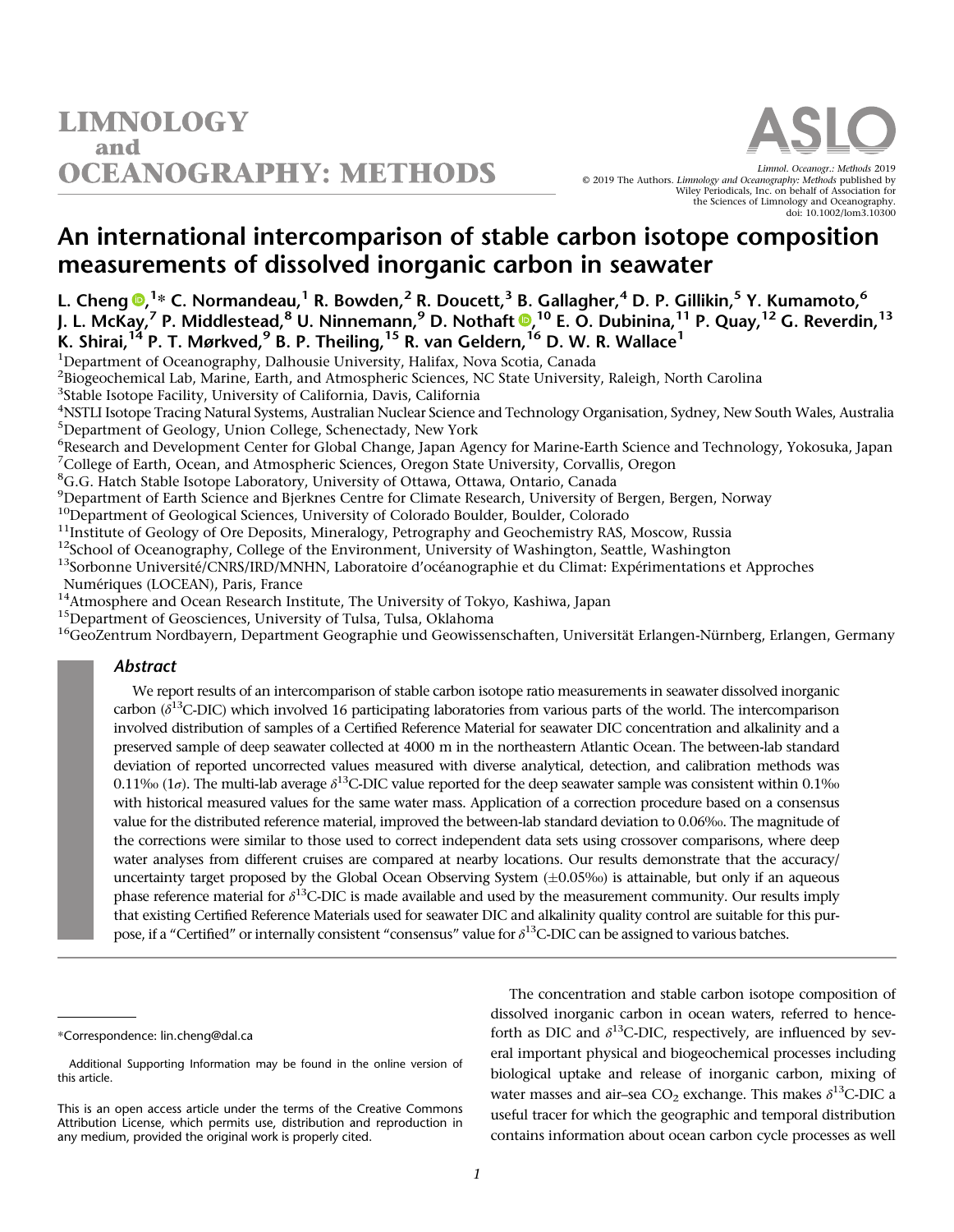as exchanges of oceanic carbon with other carbon reservoirs, such as the atmosphere, sediments, or the terrestrial biosphere (e.g., Quay et al. 1992; Gruber et al. 1999; Olsen and Ninnemann 2010; Sonnerup and Quay 2012; Schmittner et al. 2013).

Over the past 200 years, the oceanic uptake of fossilfuel-derived CO<sub>2</sub>, with depleted values of  $\delta^{13}C$ , has caused time-dependent depletion of seawater  $\delta^{13}$ C-DIC. This  $413^{\circ}$ C Suess-effect" signal (Keeling 1979) is a particularly useful tracer for estimation of the anthropogenic carbon  $(C_{ant})$  accumulation in ocean waters, either through examining the vertical or along-isopycnal distribution of  $\delta^{13}$ C-DIC or through assessments of the air sea  $\delta^{13}$ C-DIC disequilibrium (e.g., Tans et al. 1993; Gruber and Keeling 2001; Körtzinger et al. 2003; Olsen et al. 2006; Quay et al. 2007). Also,  $\delta^{13}$ C-DIC has been used as a tracer to quantify ocean biological processes such as net community production (e.g., Emerson et al. 1997; Gruber et al. 2002; Quay et al. 2009). Because of its utility as a tracer,  $\delta^{13}$ C-DIC is listed as an Essential Ocean Variable (EOV) by the Global Ocean Observation System (GOOS). Use of the tracer, however, depends on the ability to compare measurements made in different locations at different times by multiple measurement groups. This requires measurements to be very accurate as well as precise, with between-lab data consistency being particularly important for resolving the small temporal changes associated with the  $^{13}$ C Suess effect. According to  $\delta^{13}$ C-DIC data compilations (e.g., Schmittner et al. 2013; Eide et al. 2017),  $\delta^{13}$ C-DIC values in ocean waters range typically from −6.56‰ to +3.10‰, and based on experience and recommendation of leading researchers, an "accuracy/uncertainty" goal of  $\pm 0.05\%$  in  $\delta^{13}$ C-DIC measurements has been called for in the GOOS EOV specification. Although not stated explicitly in the EOV specification, we consider this goal refers to "reproducibility" or closeness of agreement between independent results obtained on identical test material but under different conditions (e.g., different operators, different apparatus, different laboratories, and/or after different intervals of time). Reproducibility can be estimated from the between-lab standard deviation in collaborative studies (e.g., Belouafa et al. 2017). Unlike the measurement of DIC, for which most measurement groups follow standard operating procedures [SOPs] (Dickson et al. 2007), there is currently no SOP for  $\delta^{13}$ C-DIC analyses. There are also no agreed-upon standardization procedures, and liquid or soluble Certified Reference Materials (CRMs) that can be distributed among measurement groups are not available. A variety of analytical methods are in use, including detection by mass spectrometry and, in recent years, laserbased optical spectroscopy. The result is that the reproducibility of measurement made by different groups worldwide, or by the same group over time, is not well known.

Becker et al. (2016) compiled and examined historical data for  $\delta^{13}$ C-DIC collected from the North Atlantic Ocean over the years 1981–2014 and used "crossover analysis" (Tanhua et al. 2010) of measurements reported from nearby locations at different times to assess offsets between data sets. Offsets between individual data sets ranged from −0.39‰ to +0.17‰, and likely provide a rough estimate of the reproducibility of historical data sets.

A more direct assessment of measurement reproducibility can be derived from intercomparison exercises in which identical replicate samples are sent to multiple labs for analysis (a so-called "ring-test" or "round robin test"). Intercomparisons of this type have been conducted for oxygen and hydrogen stable isotope compositions of water  $(\delta^2 H - H_2 O)$  and  $\delta^{18}$ O-H<sub>2</sub>O; e.g., Walker et al. 2015; Wassenaar et al. 2018; Verma et al. 2018), seawater nutrient concentrations (Aoyama et al. 2016), and seawater DIC and alkalinity concentrations (Bockmon and Dickson 2015; Verma et al. 2015). However, to the authors' knowledge, there has been only one published interlaboratory comparison study of  $\delta^{13}$ C-DIC measurements on natural waters (van Geldern et al. 2013). In their study, five groups measured a wide variety of natural water samples, including replicate samples of seawater. Results from four groups agreed to within  $\pm 0.07\%$  with one group's result showing a larger discrepancy ( $1\sigma$  standard deviation of  $\pm 0.47$ % when results from all five groups were included).

As has occurred for other stable isotopic systems (e.g.,  $^{18}O/^{16}O$  in water; Walker et al. 2015), the introduction of methods based on optical spectroscopy is likely to lead to a rapid increase in the number of groups measuring  $\delta^{13}$ C-DIC on seawater samples. Given this, and the status of  $\delta^{13}$ C-DIC as an EOV, there is an urgent need to evaluate the reproducibility and traceability of current measurements as a basis for recommendations concerning future data quality control (QC) and assurance procedures. In this study, we present results of a worldwide seawater  $\delta^{13}$ C-DIC intercomparison exercise involving 16 participating laboratories. The results are used to assess the likely reproducibility of historical and current data and provide a basis for proposing steps that would lead to future improvements in seawater  $\delta^{13}$ C-DIC data quality.

## Materials and methods

#### Test waters and their suitability

Two supplies of seawater were used for the intercomparison study: (1) "Certified Reference Material for oceanic  $CO<sub>2</sub>$  measurements (Batch 157)" supplied by the University of California, San Diego, Scripps Institution of Oceanography; (2) samples of deep ocean seawater (DSW) collected in May 2017 from the northeastern basin of the Atlantic Ocean at depths of >4000 m during the 2017 Go-Ship A02 trans-Atlantic cruise (McGovern et al. 2017; GO-SHIP; [http://www.](http://www.go-ship.org/) [go-ship.org/](http://www.go-ship.org/)). One sample of "Certified Reference Material for oceanic  $CO<sub>2</sub>$  measurements (Batch 157)" and four samples of DSW (two for some groups) were distributed to 16 laboratories in the United States, Canada, Germany, France, Norway, Australia, Japan, and Russia for  $\delta^{13}$ C-DIC analysis. The participating groups were provided with the batch number of the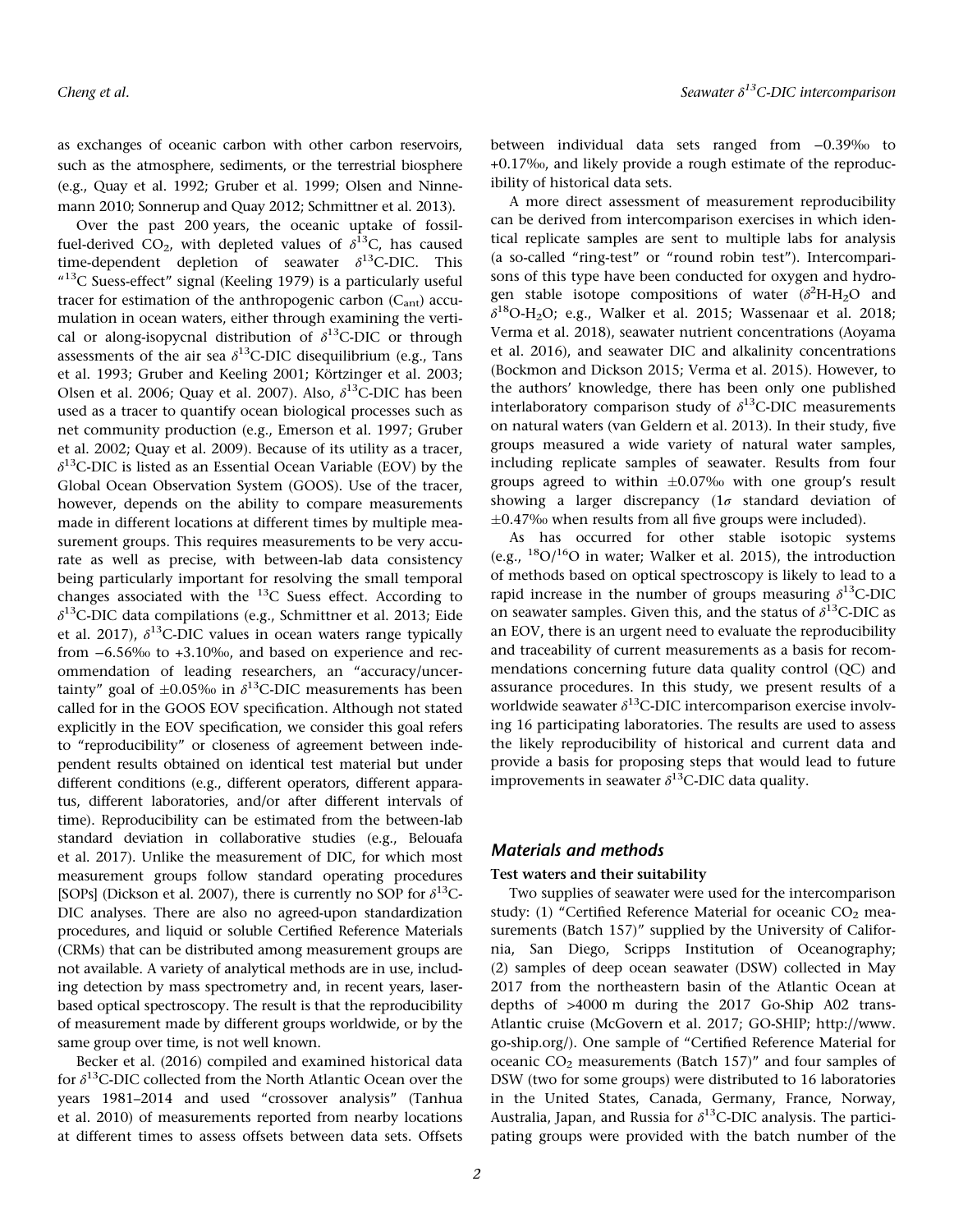Certified Reference Material but were not informed of the sampling location and depths at which the DSW was collected.

The Certified Reference Material is certified, prepared, and distributed for the QC and assessment of accuracy for seawater DIC and alkalinity measurements (Dickson et al. 2003; Humphreys et al. 2016). However, it has not been certified for its  $\delta^{13}$ C-DIC value, so we will refer to it from now on as "RM." The preparation and storage procedures of the RM have been tested extensively for DIC and alkalinity (Dickson et al. 2003) so that it is can be expected that RM's  $\delta^{13}$ C-DIC value should also show high bottle-to-bottle reproducibility within each batch (A.G. Dickson, personal communication, 9 August 2016; Humphreys et al. 2016). On this basis, we regard RM from the same batch contained in different bottles as identical replicate samples suitable for use in a ring test. This RM preparation and preservation procedure is very similar to the sampling procedure for  $\delta^{13}$ C-DIC recommended by McNichol et al. (2010). Based on the time of bottling, the RM samples were typically stored for 16–22 months prior to analysis.

The DSW samples were collected and stored in accordance with slightly different protocols, as follows: after rinsing precleaned, 160 mL borosilicate serum bottles 3 times, water samples were introduced into the bottles from the bottom through Tygon tubing, allowing for overflow prior to closure. Care was taken to avoid introduction of airborne  $CO<sub>2</sub>$  during the filling procedure. The bottles were capped immediately with flat butyl septa with PTFE coating, crimped with aluminum seals, and 1.6 mL of the water sample was removed using a syringe and replaced with  $CO<sub>2</sub>$  free air, which had been passed through a sodium hydroxide trap. Finally, 0.1 mL of saturated mercuric chloride solution was injected into each bottle for preservation of the samples, which were stored in the dark at room temperature (20–23 $\textdegree$ C) prior to distribution. The storage time for the DSW samples following collection on R.V. Celtic Explorer ranged from 4 to 10 months.

In total, 52 DSW samples were collected from  $3 \times 10$ -L Niskin bottles at two nearby stations. Information about these DSW samples is presented in Table 1. Saunders (1986) had previously noted "remarkable uniformity" of the temperature– salinity relationship in waters below ca. 3000 m in the northeastern Atlantic Ocean where "the Mid-Atlantic Ridge, European and African continental rise, Sierra Leone rise and the Rockall Plateau enclose the deep water in the sampling region, permitting significant exchange only south of  $15^{\circ}$ N." Saunders also noted high uniformity of dissolved oxygen concentrations and used this as the basis for assessment of the accuracy of historical salinity and oxygen measurements. For our purposes, it is sufficient that the 52 samples collected from three separate Niskin bottles are representatives of one homogeneous water sample. This is supported strongly by the identical values of salinity, temperature, and dissolved oxygen concentrations corresponding to the three Niskin bottles (Table 1). This is also supported by t-test results of all the  $\delta^{13}$ C-DIC measurement results derived from different participating groups, which are discussed below.

The deep water below 4000 m contained near-zero concentrations (0.03 pmol/kg) of the anthropogenic compound  $CFC-12$   $(CCl_2F_2)$   $(T.$  Tanhua, personal communication, 31 March 2018) and earlier measurements from further south (ca.  $\sim$ 38 N; Tanhua et al. 2007) also showed near-zero concentrations of CCl4. The latter is an anthropogenic compound that was introduced into the environment around 1910. Taken together, these findings imply that this deep water has not been impacted significantly by  $C_{ant}$ , has high spatial and temporal uniformity, and has likely been stable in terms of its  $\delta^{13}$ C-DIC composition for at least hundreds of years. This not only allows us to use the DSW samples for the ring test, but also allows us to compare the  $\delta^{13}$ C-DIC measurement results from this intercomparison exercise with historical (and future)  $\delta^{13}$ C-DIC data from the same region and water mass.

#### Participating laboratories and methods

In most oceanographic and hydrogeological studies,  $\delta^{13}$ C-DIC of water samples is measured by isotope-ratio mass spectrometry (IRMS) coupled with various front-end peripherals (e.g., Salata et al. 2000; Torres et al. 2005; Assayag et al. 2006; Waldron et al. 2014). In recent years, laser-based optical spectroscopy such as Isotope Ratio Infrared Spectrometer (IRIS) and cavity ring-down spectroscopy (CRDS) have also been used for detection (e.g., Bass et al. 2012; Call et al. 2017). A brief summary of the methods used by the participating groups is presented in Appendix S1 (Supporting Information). All the methods for  $\delta^{13}$ C-DIC measurements applied by different groups are based on the traditional  $CO<sub>2</sub>$  conversion

**Table 1.** Information about the DSW samples that were used in the intercomparison.

| Date        | Latitude<br>(°N) | Longitude | Depth<br>(m) | Niskin bottle<br>number | <b>Temperature</b><br>(°C) | Salinity | $O_2$ ( $\mu$ mol kg <sup>-1</sup> ) |
|-------------|------------------|-----------|--------------|-------------------------|----------------------------|----------|--------------------------------------|
| 19 May 2017 | 48.674           | $-15.208$ | 4700         | 2                       | 2.545                      | 34.903   | 238.4                                |
| 19 May 2017 | 48.674           | $-15.208$ | 4700         |                         | 2.545                      | 34.903   | 238.4                                |
| 19 May 2017 | 48.890           | $-13.723$ | 4300         | 2                       | 2.500                      | 34.903   | 239.5                                |
| 19 May 2017 | 48.890           | $-13.723$ | 4300         | າ                       | 2.500                      | 34.903   | 239.5                                |
| 19 May 2017 | 48.890           | $-13.723$ | 4301         |                         | 2.500                      | 34.903   | 238.1                                |
| 19 May 2017 | 48.890           | $-13.723$ | 4301         |                         | 2.500                      | 34.903   | 238.1                                |
|             |                  |           | (°E)         |                         |                            |          |                                      |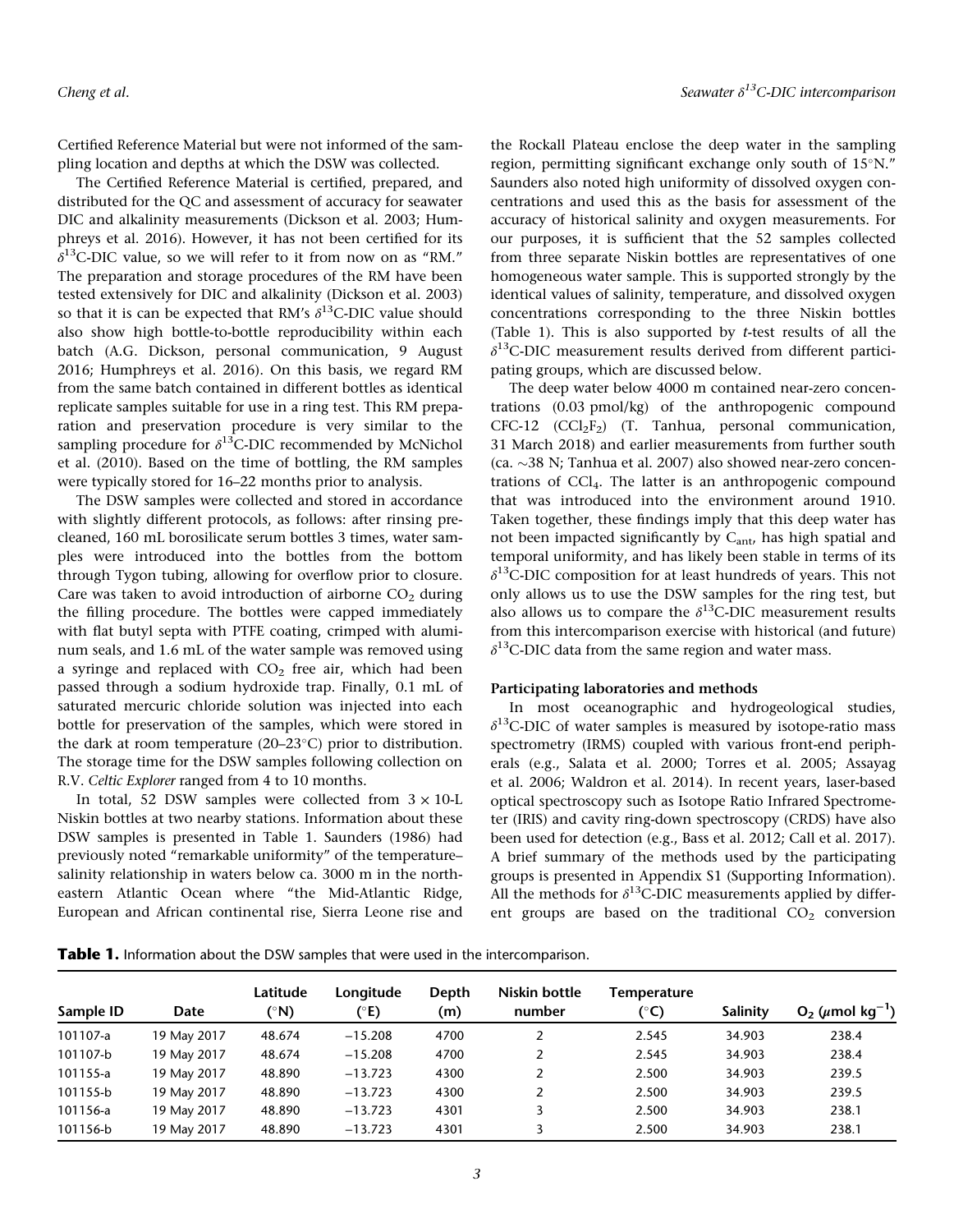technique in which DIC in seawater is converted to  $CO<sub>2</sub>$  by adding  $H_3PO_4$ , followed by the extracted and equilibrated gaseous  $CO_2$  being introduced into detectors for  $\delta^{13}$ C-CO<sub>2</sub> analysis. Several laboratories corrected for the  $CO<sub>2</sub>$  partitioning between the seawater and headspace during gas extraction and equilibration (e.g., Gillikin and Bouillon 2007). In this study, 14 groups used IRMS systems for  $\delta^{13}$ C-CO<sub>2</sub> analysis, 1 group measured  $\delta^{13}$ C-CO<sub>2</sub> using CRDS, and 1 group used both IRMS and IRIS for  $\delta^{13}$ C-CO<sub>2</sub> determination.

Supporting Information Appendix S1 shows that a wide variety of internal reference materials such as  $NaHCO<sub>3</sub>$ ,  $Na<sub>2</sub>CO<sub>3</sub>$ , and so forth, as well as international calibration materials in both solid and gas phase were used by the different groups to standardize their results to the Vienna Pee Dee Belemnite (VPDB) scale, and also for internal data QC. The reported measurement precisions of participating laboratories ranged from 0.03‰ to 0.40‰ ( $\pm 1\sigma$ ).

#### Results and assessment

The  $\delta^{13}$ C-DIC results reported by the participating laboratories are shown in Table 2. Both lab 1 and lab 12 reported procedural problems during their analyses (e.g., exposure to laboratory air during sample transfer), so that their results for RM and DSW are likely not representative of their normal operations. The raw (uncorrected)  $\delta^{13}$ C-DIC results reported by the participating laboratories are plotted in Fig. 1a.

Use of a Shapiro–Wilk test (Shapiro and Wilk 1965) with these results showed that  $\delta^{13}$ C-DIC values of RM are normally distributed, whereas those of DSW are not  $(W = 0.90889)$ ,  $p = 0.1121$ ,  $n = 16$  for RM  $\delta^{13}$ C-DIC results;  $W = 0.34614$ ,  $p = 2.218 \times 10^{-14}$ ,  $n = 56$  for DSW  $\delta^{13}$ C-DIC results). We calculated the first quartile  $(Q_1)$ , third quartile  $(Q_3)$ , and the interquartile range (IQR) for RM and DSW  $\delta^{13}$ C-DIC results for outlier detection. A single  $\delta^{13}$ C-DIC value for DSW sample 101107-a determined by lab 1 and two DSW results for samples 101155-a and 101155-b determined by lab 3 lie outside the interval of  $[Q_1-1.5IQR, Q_3+1.5IQR]$  and were treated as outliers (Rousseeuw and Hubert 2011). After elimination of these three outliers from the data set, the Shapiro–Wilk test for the DSW results showed that the remaining  $\delta^{13}$ C-DIC data for DSW are also normally distributed  $(W = 0.97588$ ,  $p = 0.3564$ ,  $n = 53$ ).

In order to test whether all DSW samples can be considered representative of the same water, three t-tests were conducted between the  $\delta^{13}$ C-DIC results of DSW samples taken from the three Niskin bottles. p-Values of 0.29, 0.79, and 0.32 for 99% confidence interval indicate that there is no significant difference in the means of  $\delta^{13}$ C-DIC results of DSW samples taken from the three Niskin bottles. Subsequently, all  $\delta^{13}$ C-DIC results of DSW taken from the three Niskin bottles will be considered together.

Statistical properties for the  $\delta^{13}$ C-DIC results for RM and DSW are reported in Table 3. Figure 1a shows that there are

Cheng et al.  $\mathcal{S}$  and  $\mathcal{S}^{13}$ C-DIC intercomparison

|                                              | decimal places.           |                                   |                                             |                                 |                                           |                                   |                                             |                                 |                                                               |                                 | Table 2. Raw 8 <sup>13</sup> C-DIC results reported by participating laboratories for RM and DSW samples, and corrected DSW 8 <sup>13</sup> C-DIC results, where "corrected" refers to<br>values that have been corrected using Eq. 1 based on RM analyses. All 8 <sup>13</sup> C-DIC results are reported in per mill (%o) vs. VPDB and have been rounded to two |                                 |                                           |
|----------------------------------------------|---------------------------|-----------------------------------|---------------------------------------------|---------------------------------|-------------------------------------------|-----------------------------------|---------------------------------------------|---------------------------------|---------------------------------------------------------------|---------------------------------|-------------------------------------------------------------------------------------------------------------------------------------------------------------------------------------------------------------------------------------------------------------------------------------------------------------------------------------------------------------------|---------------------------------|-------------------------------------------|
| de<br>La                                     | $\delta^{13}$ C-DIC<br>RM | $\delta^{13}$ C-DIC<br>$101107-a$ | $\delta^{13}C_{\rm DSW-corr}$<br>$101107-a$ | $\delta^{13}$ C-DIC<br>101107-b | $\delta^{13}C_{\rm DSW-corr}$<br>101107-b | $\delta^{13}$ C-DIC<br>$101155-a$ | $\delta^{13}C_{\rm DSW-corr}$<br>$101155-a$ | $\delta^{13}$ C-DIC<br>101155-b | $\delta^{13} \mathsf{C}_\mathsf{DSW\text{-corr}}$<br>101155-b | $\delta^{13}$ C-DIC<br>101156-a | $\delta^{13}C_{\rm DSW-corr}$<br>101156-a                                                                                                                                                                                                                                                                                                                         | 101156-b<br>$\delta^{13}$ C-DIC | $\delta^{13}C_{\rm DSW-corr}$<br>101156-b |
|                                              | 0.68                      | 1.22                              |                                             | 0.61                            | 0.71                                      | 0.67                              | 0.77                                        | 0.82                            | 0.92                                                          |                                 |                                                                                                                                                                                                                                                                                                                                                                   |                                 |                                           |
|                                              | 0.85                      | 0.99                              | 0.92                                        | 0.99                            | 0.92                                      | 0.95                              | 0.88                                        | 0.96                            | 0.89                                                          |                                 |                                                                                                                                                                                                                                                                                                                                                                   |                                 |                                           |
|                                              | 0.83                      | 0.94                              | 0.89                                        | 0.92                            | 0.86                                      | 4.55                              |                                             | 2.29                            |                                                               |                                 |                                                                                                                                                                                                                                                                                                                                                                   |                                 |                                           |
|                                              | 0.87                      | 0.98                              | 0.89                                        | 0.97                            | 0.88                                      | 0.95                              | 0.86                                        | 0.94                            | 0.85                                                          |                                 |                                                                                                                                                                                                                                                                                                                                                                   |                                 |                                           |
|                                              | 0.74                      | 0.89                              | 0.93                                        | 0.88                            | 0.92                                      | 0.86                              | 0.90                                        | 0.86                            | 0.89                                                          |                                 |                                                                                                                                                                                                                                                                                                                                                                   |                                 |                                           |
|                                              | 0.75                      |                                   |                                             |                                 |                                           |                                   |                                             |                                 |                                                               | 0.89                            | 0.92                                                                                                                                                                                                                                                                                                                                                              | 0.88                            | 0.91                                      |
|                                              | 0.70                      | 0.91                              | 0.99                                        |                                 | 0.86                                      | 0.81                              | 0.89                                        | 0.80                            | 0.88                                                          |                                 |                                                                                                                                                                                                                                                                                                                                                                   |                                 |                                           |
|                                              | 0.61                      | 0.74                              | 0.91                                        | 0.78                            | 0.92                                      | 0.73                              | 0.89                                        | 0.72                            | 0.89                                                          |                                 |                                                                                                                                                                                                                                                                                                                                                                   |                                 |                                           |
|                                              | 0.82                      | 0.95                              | 0.91                                        | 0.90                            | 0.86                                      | 0.82                              | 0.78                                        | 0.87                            | 0.83                                                          |                                 |                                                                                                                                                                                                                                                                                                                                                                   |                                 |                                           |
|                                              | 0.90                      |                                   |                                             |                                 |                                           |                                   |                                             |                                 |                                                               | 00.1                            | 0.97                                                                                                                                                                                                                                                                                                                                                              | 1.03                            | 0.91                                      |
|                                              |                           |                                   |                                             |                                 |                                           |                                   |                                             |                                 |                                                               | 0.70                            |                                                                                                                                                                                                                                                                                                                                                                   | 0.80                            |                                           |
|                                              | 0.90                      |                                   |                                             |                                 |                                           |                                   |                                             |                                 |                                                               | $\overline{1}$ .01              | 0.89                                                                                                                                                                                                                                                                                                                                                              | 00.1                            | 0.88                                      |
| $\overline{a}$ $\overline{a}$ $\overline{a}$ | 0.65                      |                                   |                                             |                                 |                                           |                                   |                                             |                                 |                                                               | 0.68                            | 0.81                                                                                                                                                                                                                                                                                                                                                              | 0.78                            | 0.91                                      |
|                                              | 0.58                      | 0.74                              | 0.94                                        | 0.79                            | 0.99                                      | 0.80                              | $\frac{8}{1}$                               | 0.75                            | 0.95                                                          |                                 |                                                                                                                                                                                                                                                                                                                                                                   |                                 |                                           |
| S                                            | 0.82                      |                                   |                                             |                                 |                                           |                                   |                                             |                                 |                                                               | 0.94                            | 0.90                                                                                                                                                                                                                                                                                                                                                              | 0.88                            | 0.84                                      |
| 16-a                                         | 0.88                      | 0.96                              | 0.86                                        | 0.90                            | 0.80                                      | 0.96                              | 0.86                                        | 0.94                            | 0.84                                                          |                                 |                                                                                                                                                                                                                                                                                                                                                                   |                                 |                                           |
| $6 - b$                                      | 0.85                      | 0.92                              | 0.85                                        | 0.93                            | 0.86                                      | 0.86                              | 0.79                                        | 0.86                            | 0.79                                                          |                                 |                                                                                                                                                                                                                                                                                                                                                                   |                                 |                                           |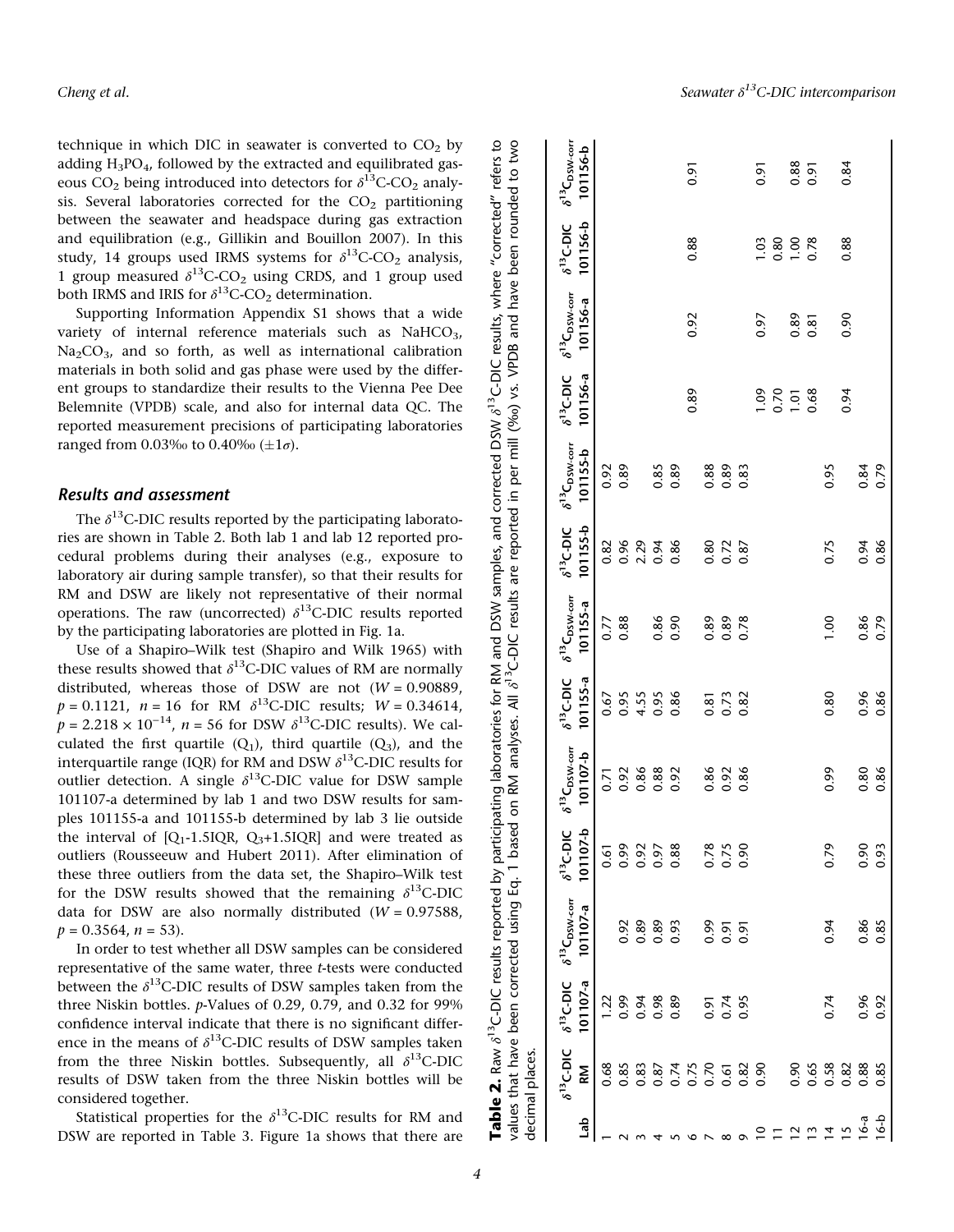

Fig. 1. (a) Raw (i.e., uncorrected)  $\delta^{13}$ C-DIC values for RM and DSW samples as reported by participating laboratories (note that DSW samples 101156-a and 101156-b measured by lab 3 and 101107-a measured by lab 1 were identified as outliers and are not shown). (b) Corrected  $\delta^{13}$ C-DIC values for DSW samples after application of corrections based on each individual lab's offset from the all-lab average for RM samples (see text and Eq. 1). Error bars represent the  $\pm$  1 $\sigma$  within-lab measurement precision. Solid lines denote the all-lab average of DSW  $\delta^{13}$ C-DIC values (i.e., consensus value of +0.87‰ and +0.88‰ before and after correction, respectively). The dashed lines show the  $\pm$  0.05‰ consistency goal called for by the Global Ocean Observing System.

systematic between-lab differences of  $\delta^{13}C_{\text{meas}}$  values that are reflected in the results of both RM and DSW analyses. This is reflected in the significant correlation between residuals (i.e.,  $\delta^{13}C_{\text{meas}} - \delta^{13}C_{\text{ave}}$ ) of RM with those for DSW, as shown in Fig. 2. Here,  $\delta^{13}$ C<sub>meas</sub> refers to the  $\delta^{13}$ C-DIC result for a particular sample as reported by an individual participating laboratory and  $\delta^{13}C_{\text{ave}}$  denotes the average of all  $\delta^{13}C$ -DIC results for that sample reported by the participating laboratories (i.e., the "alllab average"). Based on this empirical relationship between residuals for RM and DSW, we corrected reported  $\delta^{13}$ C-DIC values for DSW samples using the following equation:

$$
\delta^{13}C_{DSW\text{-}corr} = \delta^{13}C_{DSW\text{-}meas} - (\delta^{13}C_{RM\text{-}meas} - \delta^{13}C_{RM\text{-}ave}), \qquad (1)
$$

where  $\delta^{13}C_{DSW-corr}$  denotes the corrected DSW  $\delta^{13}C-DIC$ values,  $\delta^{13}C_{DSW-meas}$  is the reported DSW  $\delta^{13}C$ -DIC result from a participating laboratory,  $\delta^{13}C_{\text{RM-meas}}$  is the reported RM  $\delta^{13}$ C-DIC result from the same participating laboratory, and  $\delta^{13}C_{RM-ave}$  is the "all-lab average" of RM  $\delta^{13}C-DIC$  results (i.e., from all participating laboratories).

Here, we emphasize that although  $\delta^{13}C_{RM\text{-}ave}$  can be considered as a "consensus" value, it does not represent a "Certified" value, and hence the correction procedure does not necessarily make the results more accurate. The resulting  $\delta^{13}C_{DSW-corr}$ values are shown in Table 2 and visualized in Fig. 1b. The correction based on RM results reduces the standard deviation for the DSW  $\delta^{13}$ C-DIC results from 0.10‰ to 0.06‰, which we take as our estimate of between-lab reproducibility. Furthermore, if we were to remove the results for which analytical problems were reported by lab 1 and lab 12, the average value and standard deviation of all corrected DSW results are +0.88‰ and 0.05‰, respectively (Table 3).

## **Discussion**

## Comparison of within-lab and between-lab precision with prior estimates

The 16 participating laboratories reported within-lab analytical precision  $(\pm 1\sigma)$  ranging from 0.03‰ to 0.40‰ with a median value of 0.10‰. These levels of precision are comparable with previous reports in the literature that range

**Table 3.** Overall statistical properties of the RM and DSW  $\delta^{13}$ C-DIC results (in ‰VPDB), where "corrected" refers to values that have been corrected using Eq. 1 based on RM analyses.

|                    | <b>Uncorrected</b><br>RM results (all) | <b>Uncorrected</b><br>DSW results (all) | Corrected<br>DSW results (all) | <b>Corrected DSW results</b><br>(excluding all questionable values) |
|--------------------|----------------------------------------|-----------------------------------------|--------------------------------|---------------------------------------------------------------------|
| Average            | 0.78                                   | 0.87                                    | 0.88                           | 0.88                                                                |
| Standard deviation | 0.11                                   | 0.10                                    | 0.06                           | 0.05                                                                |
| Median             | 0.82                                   | 0.88                                    | 0.89                           | 0.89                                                                |
| Max                | 0.90                                   | 1.09                                    | 1.00                           | 1.00                                                                |
| Min                | 0.58                                   | 0.61                                    | 0.71                           | 0.78                                                                |
| Max-min            | 0.32                                   | 0.48                                    | 0.29                           | 0.22                                                                |
| $\mathsf{n}$       | 16                                     | 53                                      | 51                             | 46                                                                  |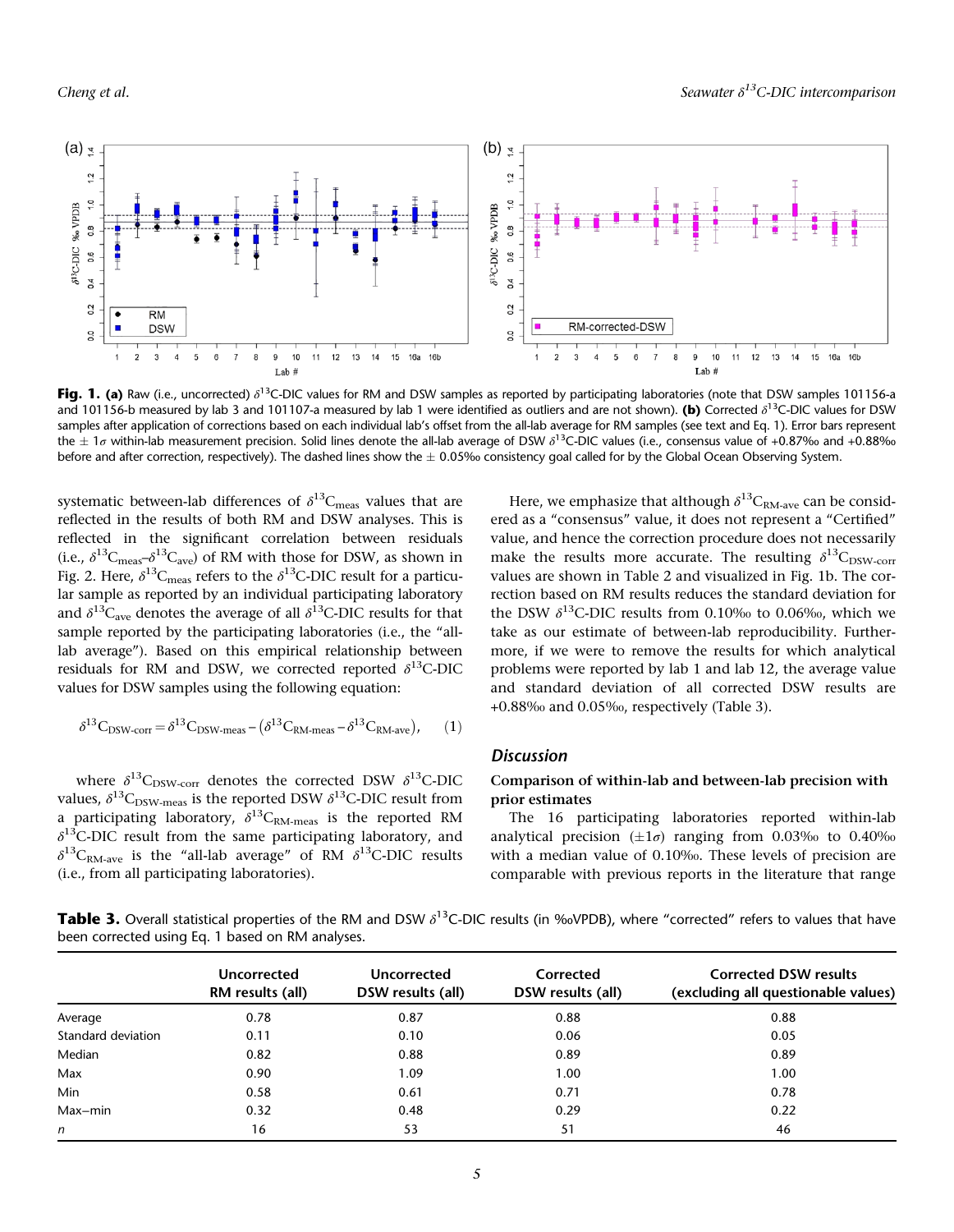from 0.03‰ to 0.23‰ (e.g., Olsen et al. 2006; Quay et al. 2007; McNichol et al. 2010; Humphreys et al. 2016). In this study, the between-lab reproducibility ( $\delta^{13}C_{\text{stdev}}$ ) for both RM and DSW, before correction based on RMs but after outlier removal, was 0.11‰. The only previously published assessment by van Geldern et al. (2013) involved only five groups and reported between-lab reproducibility ( $\delta^{13}C_{\text{stdev}}$ ) as low as 0.07‰ for results from four laboratories but reaching 0.47‰ when results from all five laboratories were included.

During this ring test, the absolute maximum between-lab differences for uncorrected RM and DSW values were 0.32‰ and 0.48‰, respectively, which is comparable to the typical  $\pm 2\sigma$  precision for seawater  $\delta^{13}$ C-DIC measurements in most oceanographic studies (e.g., Humphreys et al. 2016). A report of an unpublished intercomparison exercise of seawater  $\delta^{13}$ C-DIC conducted in the 1990s stated that "if results from two laboratories were excluded, the remaining 10 laboratories showed between-lab differences up to 0.3 per mill" ([http://](http://unesdoc.unesco.org/images/0012/001206/120608Eo.pdf) [unesdoc.unesco.org/images/0012/001206/120608Eo.pdf](http://unesdoc.unesco.org/images/0012/001206/120608Eo.pdf)). This is comparable to the maximum between-lab differences in our study and suggests that there may have been little or no improvement in the overall quality of seawater  $\delta^{13}$ C-DIC data over the past two decades. Significantly, the 0.11‰ betweenlab reproducibility is a factor of 2 worse than the target uncertainty level of  $\pm 0.05\%$  proposed for GOOS, which implies that current data QC procedures, based on individual laboratories' calibration of aqueous samples using solid and/or gasphase standards, are inadequate and must be improved (for methods, see Supporting Information Appendix S1).

## Comparison of deep seawater sample analyses with historical data

The A02 hydrographic section across the North Atlantic Ocean has been occupied several times since the 1990s and samples from the same locations have been collected and analyzed for  $\delta^{13}$ C-DIC in 1994 (Koltermann et al. 1996), 1997 (Schott et al. 1999), 1999 (Friis et al. 2003), 2003 (Rhein 2005), and most recently with this GO-SHIP data set collected in 2017. The mean and between-lab standard deviation of the raw (i.e., uncorrected) previously reported deep seawater data collected at approximately the same location and depth as our samples are +1.00‰ and 0.10‰, respectively. After application of secondary QC (2nd QC) procedures and adjustment of the historical data based on "crossover analysis" (Tanhua et al. 2010; Becker et al. 2016), the mean value for deep seawater from this location was reported to be +0.95‰. The 2nd QC procedure is based on the assumption that the ocean's deep water values are not changing, and recommendation of adjustments to data sets requires selection of a reference or "core" cruise (see Becker et al. 2016). In the case of  $\delta^{13}$ C-DIC, the choice of a "core" or reference data set is generally subjective rather than based on use of a specific calibration or measurement procedure. The level of agreement between our alllab average of uncorrected values for DSW  $(+0.87 \pm 0.10\%)$ 

sampled in 2017, with the average of adjusted historical data from the same location collected from multiple cruises (+0.95‰), also suggests that the reproducibility of  $\delta^{13}$ C-DIC data using approaches currently employed by experienced laboratories is of order 0.1‰ and a factor of 2 poorer than the GOOS specification.

#### Effect of sampling, sample storage, and analysis methods

Table 4 shows the average offset of each lab's reported DSW  $\delta^{13}$ C-DIC results (without RM-based correction) from the all-lab average (+0.87‰). With the exception of lab 13, each lab's offset was smaller than its  $2\sigma$  within-lab precision indicating that systematic biases are relatively small relative to measurement precision. We could detect no consistent link or pattern that connected the methodology used by the participating laboratories and the magnitude or sign of their offsets. The general interlaboratory agreement therefore demonstrates that, for a typical seawater sample with DIC concentration of 2050–2200  $\mu$ M, the use of a wide range of  $\delta^{13}$ C-DIC determinations and standardization methods (e.g., different front-end peripherals; various equilibration times after  $CO<sub>2</sub>$  extraction; a variety of calibration procedures; different internal reference materials and international calibration materials in solid and gas phase) does not necessarily lead to major interlaboratory differences. Specifically, we note that the average (uncorrected) DSW results from two labs that used CRDS and IRIS for quantification were both within 0.01‰ of the all-lab average that was determined largely using IRMS. This suggests that

Table 4. Individual participating laboratories' offsets from RM-based corrections and DSW offsets for individual participating laboratories together with their reported within-lab measurement precision.

| Lab    | <b>RM-based</b><br>correction (‰) | <b>Average DSW</b><br>offsets (‰) | Within-lab<br>precision (‰ $2\sigma$ ) |
|--------|-----------------------------------|-----------------------------------|----------------------------------------|
| 1      | $-0.10$                           | $-0.17$                           | $\pm 0.20$                             |
| 2      | $+0.07$                           | $+0.10$                           | $\pm 0.20$                             |
| 3      | $+0.06$                           | $+0.06$                           | $\pm 0.06$                             |
| 4      | $+0.09$                           | $+0.09$                           | $\pm 0.08$                             |
| 5      | $-0.04$                           | 0.00                              | $\pm 0.06$                             |
| 6      | $-0.03$                           | $+0.02$                           | $\pm 0.06$                             |
| 7      | $-0.08$                           | $-0.05$                           | $\pm 0.30$                             |
| 8      | $-0.17$                           | $-0.14$                           | $\pm 0.20$                             |
| 9      | $+0.04$                           | $+0.02$                           | $\pm$ 0.12                             |
| 10     | $+0.12$                           | $+0.19$                           | $\pm$ 0.32                             |
| 11     |                                   | $-0.12$                           | $\pm 0.80$                             |
| 12     | $+0.12$                           | $+0.14$                           | $\pm 0.24$                             |
| 13     | $-0.13$                           | $-0.14$                           | $\pm 0.06$                             |
| 14     | $-0.20$                           | $-0.10$                           | $\pm 0.40$                             |
| 15     | $+0.04$                           | $+0.04$                           | $\pm 0.10$                             |
| $16-a$ | $+0.10$                           | $+0.07$                           | $\pm 0.20$                             |
| $16-b$ | $+0.07$                           | $+0.02$                           | $\pm 0.20$                             |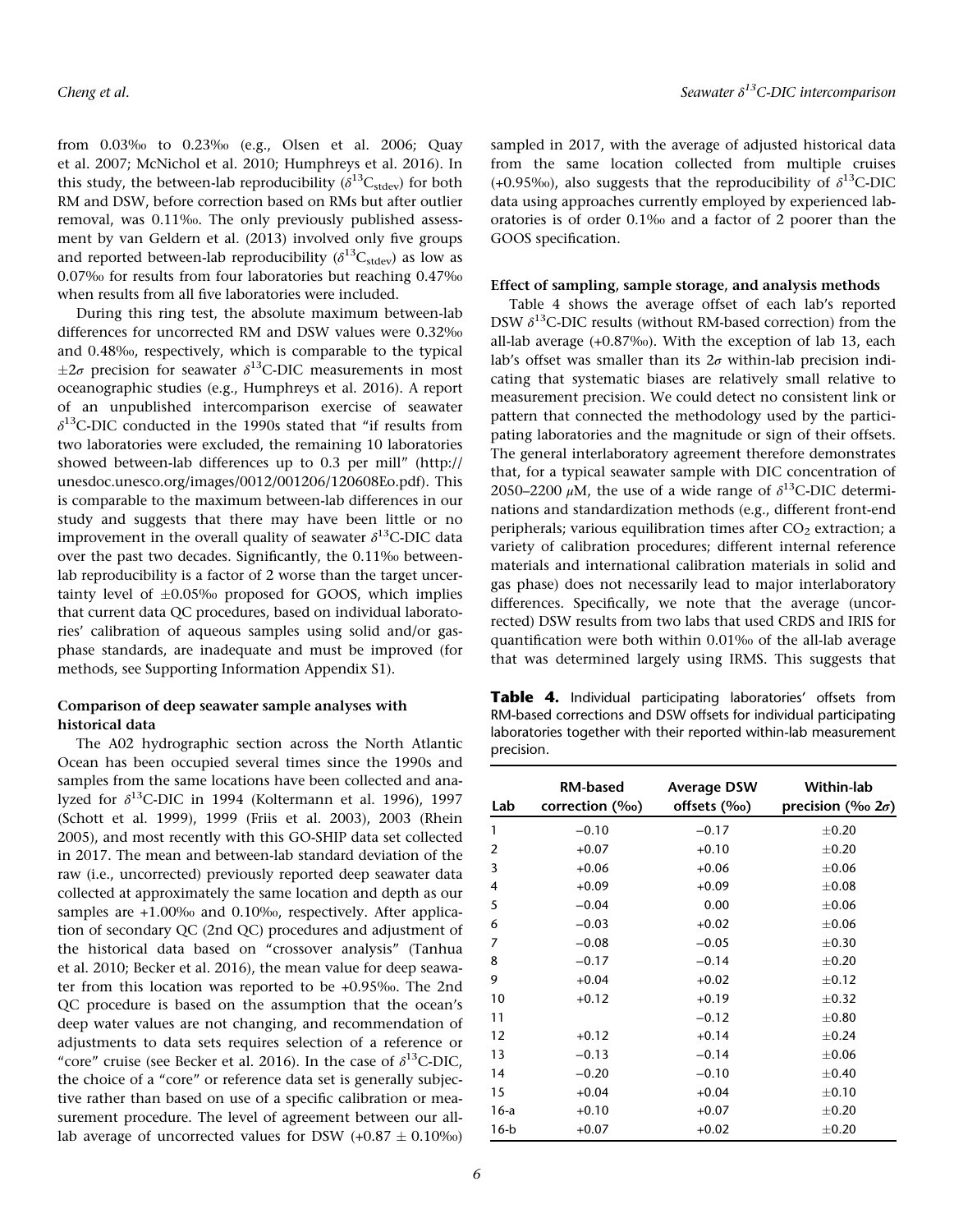

**Fig. 2.** Correlation between the residuals ( $\delta^{13}C_{\text{meas}} - \delta^{13}C_{\text{ave}}$ ) of RM results with the residuals of DSW results ( $R^2 = 0.72$ ) as reported by all participating laboratories.

there is no fundamental challenge in terms of accuracy involved with the use of these newer techniques.

The intercomparison study did not specifically address the impact of sampling and sample storage on reproducibility, however as noted above, the RM and DSW samples were subject to different sampling protocols and storage periods. The correlation and similar magnitudes of residuals observed for the two types of samples (Fig. 2) suggest that sampling and sample storage procedures are not a dominant cause of between-lab offsets. However, a controlled study to examine the potential impact of sample collection, storage, and transfer procedures on data quality would be useful to clarify this issue.

#### Value and importance of a reference material

Figure 1a shows that there were systematic between-lab differences of the order of 0.10‰ in the results for both RM and DSW analyses. Until now, systematic analysis-related differences in  $\delta^{13}$ C-DIC data measured by different groups and/or collected on different cruises have been identified and corrected using 2nd QC based on crossover analysis (Tanhua et al. 2010; Lauvset and Tanhua 2015; Becker et al. 2016) and/or using some form of correction based on simultaneously measured parameters such as dissolved oxygen, DIC, or temperature. This 2nd QC procedure can reportedly achieve internal consistency of carbon stable isotope data from different cruises of the order of 0.02‰ (Becker et al. 2016). However, the approach is effectively a "consensus" approach based on forcing agreement between data collected in the same geographic region, rather than a more "absolute" approach based on a certified technique or widely accepted reference material.

The approach cannot be used effectively in locations where there are strong spatial gradients of  $\delta^{13}$ C-DIC data or where temporal changes are expected so that Lauvset and Tanhua (2015) recommend the "use of CRMs if at all possible." This step is presently not possible for  $\delta^{13}$ C-DIC analyses.

Our study demonstrates that use of a CRM-based data correction procedure could improve between-lab reproducibility to match the target level  $(\pm 0.05\%)$  proposed by GOOS. The result is encouraging, as the target uncertainty was attained despite the use of a wide variety of analytical and standardization approaches, and the samples themselves being subject to several of the variables that can compromise their integrity, including overseas transportation. Application of RM-based corrections procedure also brought the DSW  $\delta^{13}$ C-DIC results from all groups involved in this study into reasonably close agreement (to within ca. 0.1‰) with historical  $\delta^{13}$ C-DIC values from the same water mass after application of 2nd QC (Becker et al. 2016).

We therefore conclude that provision of CRMs in the form of aqueous-phase samples would make a significant contribution to data quality, and it is essential if the GOOS accuracy/ uncertainty specification for  $\delta^{13}$ C-DIC is to be met in the future. The existing "Certified Reference Material for oceanic CO2 measurements" produced by Scripps Institution of Oceanography would be appropriate, if they could be certified for  $\delta^{13}$ C-DIC. We note that our intercomparison was for deep waters only, and that it remains to be investigated whether at least two CRMs covering the upper and lower range of typical oceanic  $\delta^{13}$ C-DIC values would be required to assure that the GOOS goal can be attained throughout the water column.

## Comparison of RM-based corrections and 2nd QC

The magnitude of offsets of DSW  $\delta^{13}$ C-DIC from the consensus mean in this study (with and without RM correction) can be compared with the between-cruise offsets identified during the 2nd QC of historical North Atlantic data (Becker et al. 2016). The latter compared deep ocean data (>1500 m) reported by 5–6 different labs at "crossover" locations from 14 different cruises. The between-cruise offsets for deep water samples ranged from −0.39‰ to +0.17‰, with an average offset of +0.14‰, and the final recommended corrections to the  $\delta^{13}$ C-DIC results from individual cruises ranged from −0.30‰ to +0.25‰, with an average of +0.11‰. In our study, the deviations of individual labs' uncorrected DSW results from the all-lab average value ranged from −0.18‰ to +0.18‰, with an average of +0.08‰. The individual lab deviations from the all-lab average for the RM samples ranged from −0.20‰ to +0.12‰, with an average of 0.00‰. Student  $T$  tests indicate no significant difference between the mean DSW offset in this study and the mean crossover offsets reported by Becker et al. (2016). Similarly, there was no significant difference between the mean of our RM-based corrections for individual groups and the mean of the recommended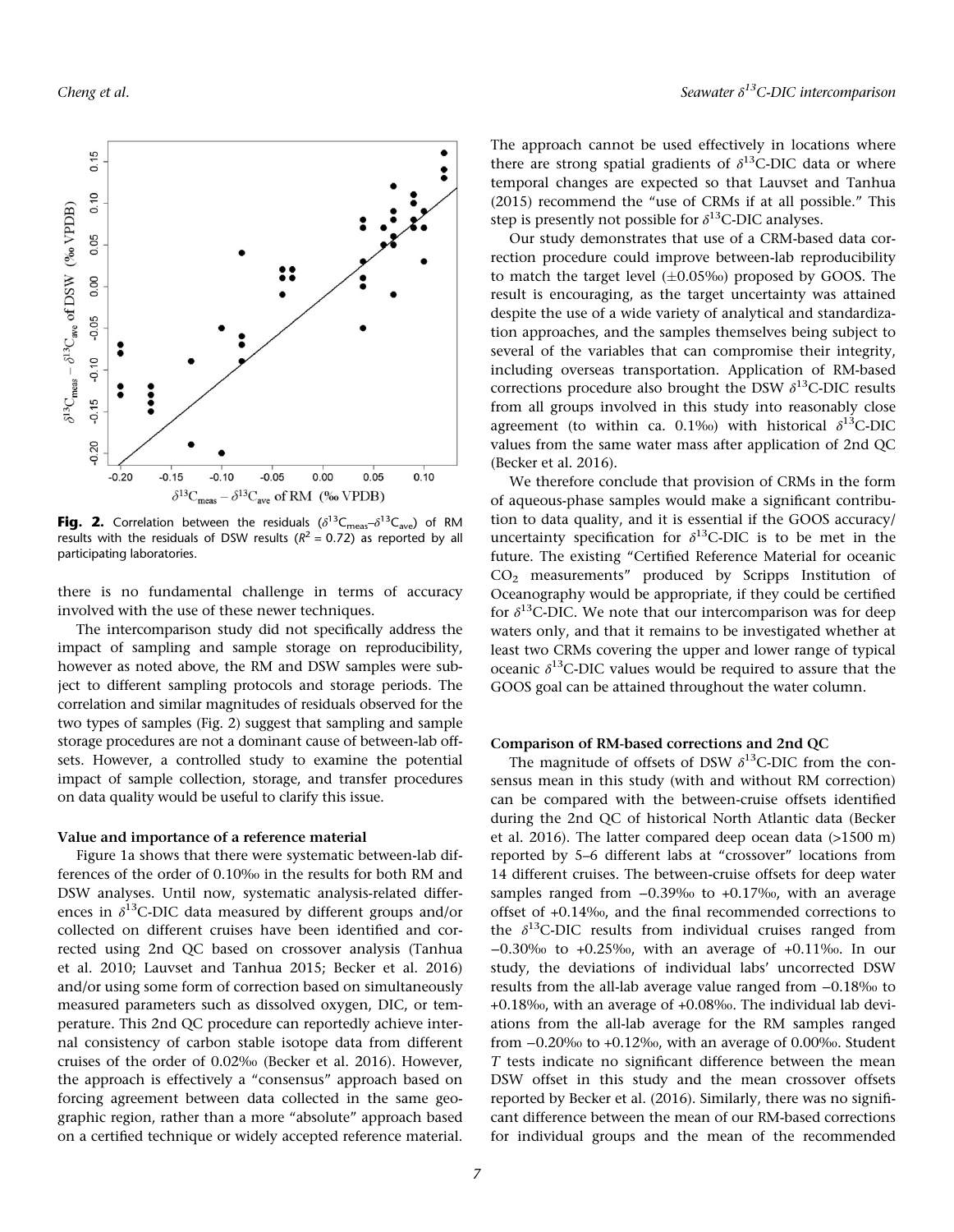corrections to individual cruise data sets from the Becker et al. (2016) study.

Hence, the overall level of data quality and between-lab bias in our intercomparison study is consistent with the systematic offsets identified through comparisons of in situ data collected on different cruises. However, corrections of data based on measurement of well-characterized reference material is clearly a more reliable approach to improving consistency of data than reliance on the assumption that deep water values have constant, unchanging  $\delta^{13}$ C-DIC values.

## Conclusions and recommendations

Our  $\delta^{13}$ C-DIC intercomparison study involving 16 groups worldwide showed between-lab reproducibility of uncorrected raw values  $(\pm 0.11\%)$  comparable to that reported from the only previous published interlaboratory comparison of seawater analyses (van Geldern et al. 2013), which was limited to only five groups. The level of between-lab reproducibility was also not statistically different from the magnitude and variability of offsets between historical cruise data sets detected by crossover analysis. Reports of an unpublished study conducted in the 1990s suggest that the level of reproducibility may not have changed significantly over the past two decades. The average  $\delta^{13}$ C-DIC value for samples of deep seawater samples collected during this study are also consistent (within 0.1‰) with historical data from the same location after adjustment by 2nd QC based on crossover analysis (Becker et al. 2016).

Our results imply that the use of different sampling and analytical methods, and/or standardization procedures, including the use of new optical spectroscopy detection methods, does not necessarily lead to major systematic differences between laboratories. However, our results also show that the accuracy/uncertainty goal proposed by GOOS  $(\pm 0.05\%)$  is not being met with current approaches.

Correction of our raw data based on common measurement of an RM demonstrates that provision of an aqueous phase reference material for  $\delta^{13}$ C-DIC would result in significant improvement in reproducibility and makes the GOOS goal attainable. Our results confirm earlier suggestions that the existing Certified Reference Materials used for seawater DIC and alkalinity QC are suitable for this purpose, but only if these can be assigned "Certified" or consensus  $\delta^{13}$ C-DIC values that are reproducible between batches. An alternative to use of an aqueous-phase CRM would be centralized distribution of a readily soluble carbon-containing compound, coupled with a SOP for its introduction into the aqueous phase. The latter approach could have the advantage that large quantities could be produced, reducing the difficulty of assuring batch-to-batch reproducibility. However, the effectiveness of this approach has not yet been tested.

The number of groups measuring  $\delta^{13}$ C-DIC in ocean waters is likely to increase significantly as more accessible lower cost and more portable instrumentations become available. Hence,

although the between-lab agreement reported here might be considered encouraging, or at least consistent with the data quality of past decades, there is no guarantee that this will be propagated into the future and the situation could even worsen as less experienced groups enter the field. Even the current between-lab reproducibility limits key applications of the  $\delta^{13}$ C-DIC tracer signal. Therefore, we recommend strongly that the  $\delta^{13}$ C measurement community work together rapidly to establish a procedure for the preparation and distribution of liquid or soluble CRMs for  $\delta^{13}$ C-DIC. In the meantime, we recommend that stable isotope analysis ring tests of the type described here be repeated periodically and extended (e.g., to evaluate effects of sampling and sample storage and the potential for use of a solid-phase RM).

## References

- Aoyama, M., et al. 2016. IOCCP-JAMSTEC 2015 interlaboratory calibration exercise of a certified reference material for nutrients in seawater. ISBN 978-4-901833-23-3. IOCCP Report Number 1/2016.
- Assayag, N., K. Rivé, M. Ader, D. Jézéquel, and P. Agrinier. 2006. Improved method for isotopic and quantitative analysis of dissolved inorganic carbon in natural water samples. Rapid Commun. Mass Spectrom. 20: 2243–2251. doi: [10.1002/rcm.2585](info:doi/10.1002/rcm.2585)
- Bass, A. M., M. I. Bird, N. C. Munksgaard, and C. M. Wurster. 2012. ISO-CADICA: Isotopic—continuous, automated dissolved inorganic carbon analyser. Rapid Commun. Mass Spectrom. 26: 639–644. doi:[10.1002/rcm.6143](info:doi/10.1002/rcm.6143)
- Becker, M., N. Andersen, H. Erlenkeuser, M. P. Humphreys, T. Tanhua, and A. Körtzinger. 2016. An internally consistent dataset of  $\delta^{13}$ C-DIC in the North Atlantic Ocean–NAC13v1. Earth Syst. Sci. Data 8: 559–570. doi[:10.5194/essd-2016-7](info:doi/10.5194/essd-2016-7)
- Belouafa, S., and others. 2017. Statistical tools and approaches to validate analytical methods: Methodology and practical examples. Int. J. Metrol. Qual. Eng. 8: 9. doi[:10.1051/](info:doi/10.1051/ijmqe/2016030) [ijmqe/2016030](info:doi/10.1051/ijmqe/2016030)
- Bockmon, E. E., and A. G. Dickson. 2015. An inter-laboratory comparison assessing the quality of seawater carbon dioxide measurements. Mar. Chem. 171: 36–43. doi[:10.1016/j.](info:doi/10.1016/j.marchem.2015.02.002) [marchem.2015.02.002](info:doi/10.1016/j.marchem.2015.02.002)
- Call, M., K. G. Schulz, M. C. Carvalho, I. R. Santos, and D. T. Maher. 2017. Technical note: Coupling infrared gas analysis and cavity ring down spectroscopy for autonomous, high-temporal-resolution measurements of DIC and  $\delta^{13}$ C-DIC. Biogeosciences 14: 1305–1313. doi[:10.5194/bg-](info:doi/10.5194/bg-14-1305-2017)[14-1305-2017](info:doi/10.5194/bg-14-1305-2017)
- Dickson, A. G., J. D. Afghan, and G. C. Anderson. 2003. Reference materials for oceanic  $CO<sub>2</sub>$  analysis: A method for the certification of total alkalinity. Mar. Chem. 80: 185–197. doi:[10.1016/S0304-4203\(02\)00133-0](info:doi/10.1016/S0304-4203(02)00133-0)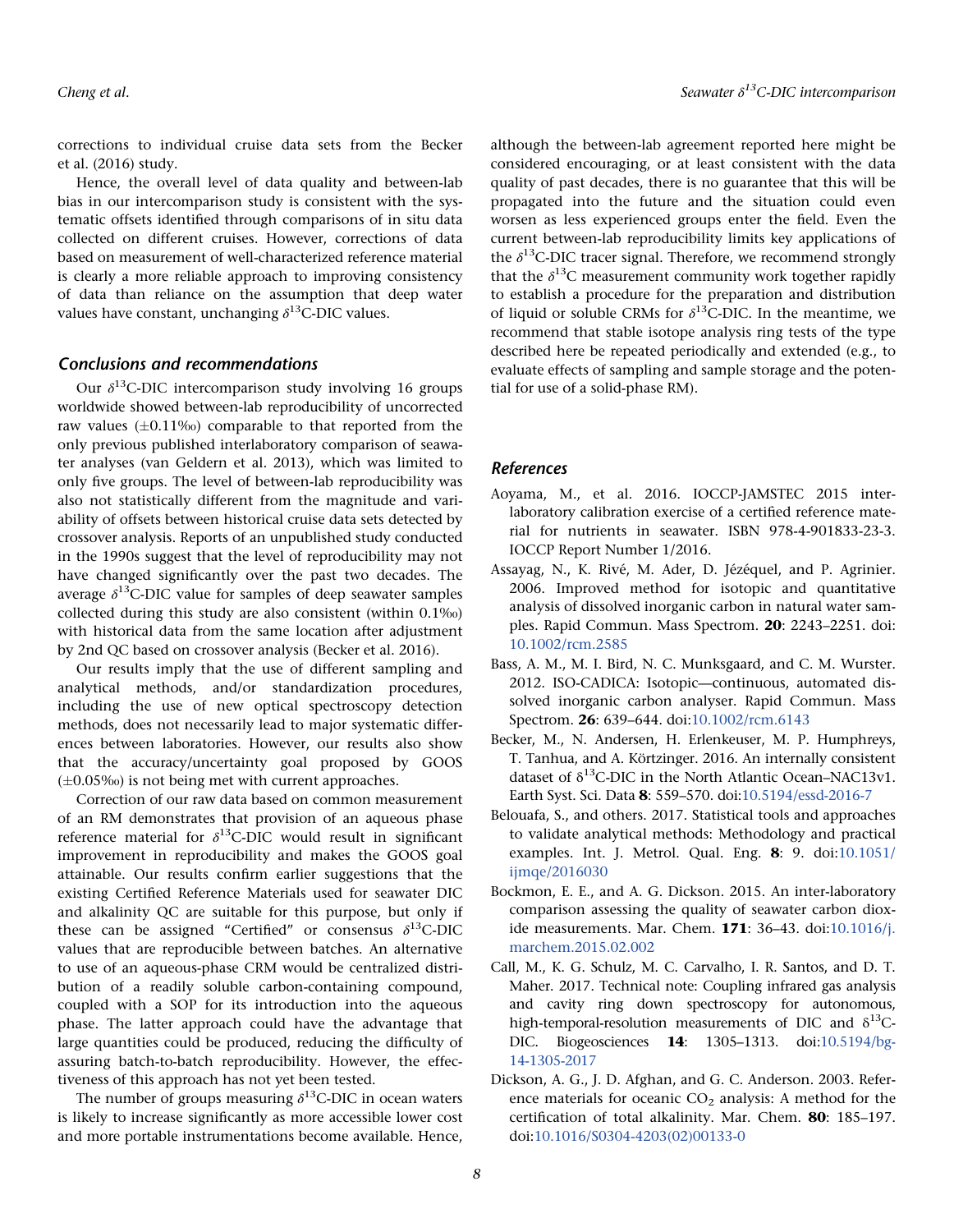- Dickson, A. G., C. L. Sabine, and J. R. Christian. 2007, Guide to best practices for ocean  $CO<sub>2</sub>$  measurements. North Pacific Marine Science Organization.
- Eide, M., A. Olsen, U. S. Ninnemann, and T. Eldevik. 2017. A global estimate of the full oceanic  $^{13}$ C Suess effect since the preindustrial. Global Biogeochem. Cycles 31: 492–514. doi: [10.1002/2016GB005473](info:doi/10.1002/2016GB005473)
- Emerson, S., P. Quay, D. Karl, C. Winn, L. Tupas, and M. Landry. 1997. Experimental determination of the organic carbon flux from open-ocean surface waters. Nature 389: 951–954. doi[:10.1038/40111](info:doi/10.1038/40111)
- Friis, K., A. Körtzinger, and D. W. R. Wallace. 2003. The salinity normalization of marine inorganic carbon chemistry data. Geophys. Res. Lett. 30: 1–4. doi[:10.1029/2002GL015898](info:doi/10.1029/2002GL015898)
- Gillikin, D. P., and S. Bouillon. 2007. Determination of  $\delta^{18}O$ of water and  $\delta^{13}$ C of dissolved inorganic carbon using a simple modification of an elemental analyser-isotope ratio mass spectrometer: An evaluation. Rapid Commun. Mass Spectrom. 21: 1475–1478. doi[:10.1002/rcm.2968](info:doi/10.1002/rcm.2968)
- Gruber, N., and C. D. Keeling. 2001. An improved estimate of the isotopic air-sea disequilibrium of  $CO<sub>2</sub>$ : Implications for the oceanic uptake of anthropogenic  $CO<sub>2</sub>$ . Geophys. Res. Lett. 28: 555–558. doi:[10.1029/2000GL011853](info:doi/10.1029/2000GL011853)
- Gruber, N., C. D. Keeling, and N. R. Bates. 2002. Interannual variability in the North Atlantic Ocean carbon sink. Science 298: 2374–2378. doi:[10.1126/science.1077077](info:doi/10.1126/science.1077077)
- Gruber, N., et al. 1999. Spatiotemporal patterns of carbon-13 in the global surface oceans and the oceanic Suess effect. Global Biogeochem. Cycles 13: 307–335. doi: [10.1029/1999GB900019](info:doi/10.1029/1999GB900019)
- Humphreys, M. P., F. M. Greatrix, E. P. Achterberg, A. M. Griffiths, C. H. Fry, and A. J. Boyce. 2016. Stable carbon isotopes of dissolved inorganic carbon for a zonal transect across the subpolar North Atlantic Ocean in summer 2014. Earth Syst. Sci. Data 8: 221–233. doi[:10.5194/essd-8-](info:doi/10.5194/essd-8-221-2016) [221-2016](info:doi/10.5194/essd-8-221-2016)
- Keeling, C. D. 1979. The Suess effect:  $^{13}$ Carbon- $^{14}$ Carbon interrelations. Environ. Int. 2: 229–300. doi[:10.1016/](info:doi/10.1016/0160-4120(79)90005-9) [0160-4120\(79\)90005-9](info:doi/10.1016/0160-4120(79)90005-9)
- Koltermann, K. P., Pfannkuch, O., and Meincke, J. 1996. JGOFS, OMEX and WOCE in the North Atlantic 1994, Cruise No. 30, 7 September - 22 December 1994. METEOR-Berichte. 96-3. doi[:10.2312/cr\\_m30](info:doi/10.2312/cr_m30)
- Körtzinger, A., P. D. Quay, and R. E. Sonnerup. 2003. Relationship between anthropogenic  $CO<sub>2</sub>$  and the <sup>13</sup>C Suess effect in the North Atlantic Ocean. Global Biogeochem. Cycles 17: 5-1–5-20. doi[:10.1029/2001GB001427](info:doi/10.1029/2001GB001427)
- Lauvset, S. K., and T. Tanhua. 2015. A toolbox for secondary quality control on ocean chemistry and hydrographic data. Limnol. Oceanogr.: Methods 13: 601–608. doi[:10.1002/](info:doi/10.1002/lom3.10050) [lom3.10050](info:doi/10.1002/lom3.10050)
- McGovern, E., C. Cusack, D. Wallace, and P. Croot. 2017. The GO-SHIP A02 survey 2017 taking the pulse and temperature of the North Atlantic Ocean. J. Ocean Technol. 12: 1–9.
- McNichol, A. P., Quay, P. D., Gagnon, A. R., and Burton, J. R. 2010. Collection and Measurement of Carbon Isotopes in Seawater DIC. IOCCP Report No. 14, ICPO Publication Series No. 134, Version.
- Olsen, A., et al. 2006. Magnitude and origin of the anthropogenic  $CO<sub>2</sub>$  increase and  $^{13}$ C Suess effect in the Nordic seas since 1981. Global Biogeochem. Cycles 20: GB3027. doi: [10.1029/2005GB002669](info:doi/10.1029/2005GB002669)
- Olsen, A., and U. Ninnemann. 2010. Large  $\delta^{13}C$  gradients in the preindustrial North Atlantic revealed. Science 330: 658–659. doi:[10.1126/science.1193769](info:doi/10.1126/science.1193769)
- Quay, P., R. Sonnerup, J. Stutsman, J. Maurer, A. Körtzinger, X. A. Padin, and C. Robinson. 2007. Anthropogenic CO<sub>2</sub> accumulation rates in the North Atlantic Ocean from changes in the  $13C/12C$  of dissolved inorganic carbon. Global Biogeochem. Cycles 21: GB1009. doi:[10.1029/2006GB002761](info:doi/10.1029/2006GB002761)
- Quay, P. D., B. Tilbrook, and C. S. Wong. 1992. Oceanic uptake of fossil fuel  $CO_2$ : Carbon-13 evidence. Science 256: 74–79. doi[:10.1126/science.256.5053.74](info:doi/10.1126/science.256.5053.74)
- Quay, P. D., J. Stutsman, R. A. Feely, and L. W. Juranek. 2009. Net community production rates across the subtropical and equatorial Pacific Ocean estimated from air-sea  $\delta^{13}$ C disequilibrium. Global Biogeochem. Cycles 23: GB2006. doi: [10.1029/2008GB003193](info:doi/10.1029/2008GB003193)
- Rhein, M., Fischer, J., and Mortensen, J. 2005. Circulation and Variability in the Subpolar North Atlantic, METEOR Cruise No. 59, Ponta Delgada - Reykjavik - St. John's - Bremerhaven, June 26 to October 5, 2003. METEOR-Berichte. 05-3. doi:[10.2312/cr\\_m59](info:doi/10.2312/cr_m59)
- Rousseeuw, P. J., and M. Hubert. 2011. Robust statistics for outlier detection. WIREs. Data Mining Knowl. Discov. 2011: 73–79. doi:[10.1002/widm.2](info:doi/10.1002/widm.2)
- Salata, G. G., L. A. Roelke, and L. A. Cifuentes. 2000. A rapid and precise method for measuring stable carbon isotope ratios of dissolved inorganic carbon. Mar. Chem. 69: 153–161. doi:[10.1016/S0304-4203\(99\)00102-4](info:doi/10.1016/S0304-4203(99)00102-4)
- Saunders, P. M. 1986. The accuracy of measurement of salinity, oxygen and temperature in the deep ocean. J. Phys. Oceanogr. 16: 189–195. doi[:10.1175/1520-0485\(1986\)](info:doi/10.1175/1520-0485(1986)016<0189:TAOMOS>2.0.CO;2) [016<0189:TAOMOS>2.0.CO;2](info:doi/10.1175/1520-0485(1986)016<0189:TAOMOS>2.0.CO;2)
- Schmittner, A., N. Gruber, A. C. Mix, R. M. Key, A. Tagliabue, and T. K. Westberry. 2013. Biology and air–sea gas exchange controls on the distribution of carbon isotope ratios ( $\delta^{13}$ C) in the ocean. Biogeosciences **10**: 5793–5816. doi:[10.5194/bg-10-5793-2013](info:doi/10.5194/bg-10-5793-2013)
- Schott, F., Koltermann, K. P., Stramma, L., Alexander, Sy., Zahn, R., and Zenk, W. 1999. North Atlantic 1997, Cruise No. 39, 18 April - 14 September 1997. METEOR-Berichte. 99-1. doi[:10.2312/cr\\_m39](info:doi/10.2312/cr_m39)
- Shapiro, S. S., and M. B. Wilk. 1965. An analysis of variance test for normality (complete samples). Biometrika 52: 591–611. doi:[10.2307/2333709](info:doi/10.2307/2333709)